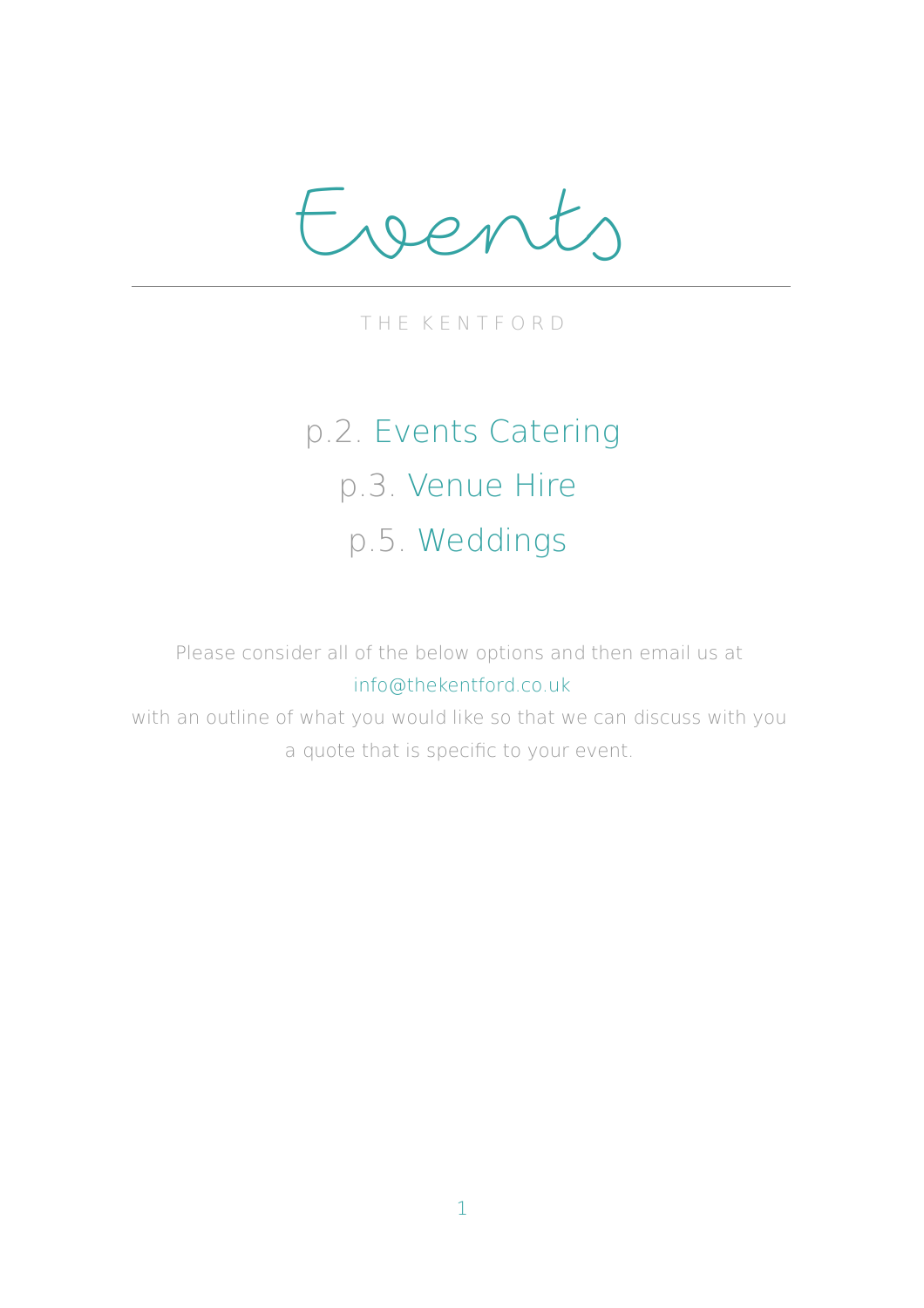events cateri

#### T H E K E N T F O R D

Please note- all our buffet options can be used as a quide, we are happy to discuss adaptations to suit your party. We ask that you take a look at the options below and then email us at info@thekentford.co.uk with your ideas so that we can accommodate where possible what you want from us as a venue and start the planning process together.

All food is homemade and can therefore be adjusted for dietary requirements.

Additional Extras:

#### Children's Party Option £6.95 per person

A selection of the following: **Sandwiches** Sausage Rolls Pizza Slices Chicken Dippers / Fish Bites Carrot & Cucumber Sticks & Dips Sweet options

Feed the animals! FREE Tots Bouncy Castle £30 Bouncy Castle Hire for ages 3+ £100 Horse Rides (prices vary- to be discussed)

Magician (prices vary- to be discussed) Face Painting (prices vary- to be discussed)

Please ask if you require us to organise a cake and we can discuss personalisation and pricing for this.

## Cold Bufet Option  $\overline{13.95}$  per person

Sandwich selection platter Homemade Sausage Rolls Vegetarian & Meat Quiches Antipasti selection Cheese & Biscuits Pasta or Potato Salad Crisps Mini Dessert selection

#### Hot Buffet Option £22.95 per person

BBQ style Chicken Wings Warm Vegetarian & Meat Tarts Burger Sliders Pizza Slices Hot Dogs or Pulled Pork Pittas Fries Mini Dessert selection

Alternatively discuss with us our range of favourite dishes which can be served on a buffet table for you to serve yourselves, choices include Afternoon tea for all, Homemade Chilli & Rice, Pizzas and more!  $\mathcal{O}$  .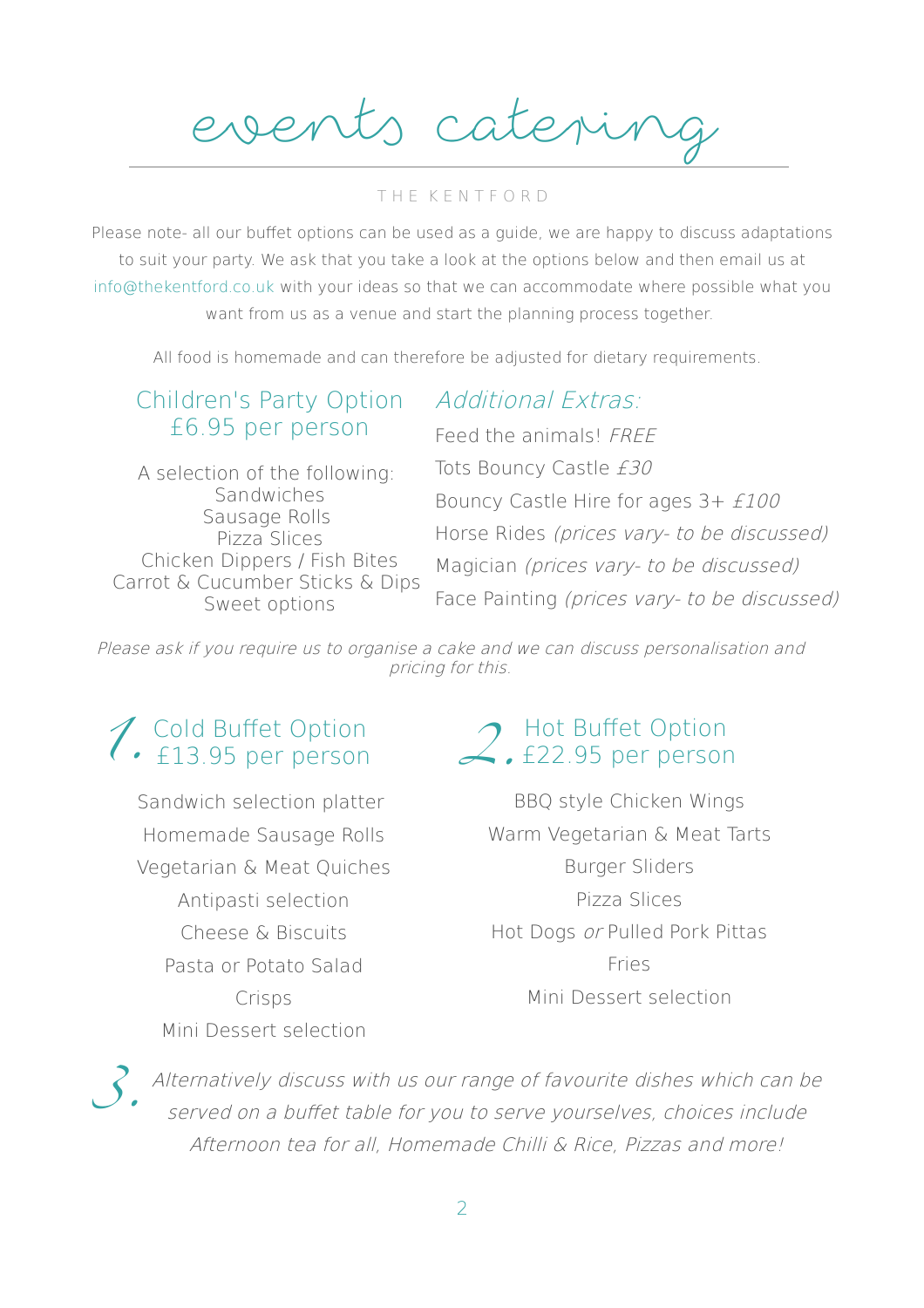Venue Hire

T H E K E N T F O R D

#### The Kentford Bar & Restaurant Hire

Monday - Thursday

Friday – Sunday

Restaurant & Bar side Restaurant & Bar side

Bar side only

Bar side only

Restaurant side only Restaurant side only

Prices vary depending on party size and timings. Please state in your initial email:

- a) the area you would like to hire
- b) how many people in your party
	- c) the time of the event

#### Additional Extras

Please ask if you would like us to help with decorations or arrangements for a DJ for your event. Note: dance floor is only available on the Bar Side.

Please note bookings will need to be secured with a card number and deposit of £200. Any cancellations made with less than two weeks notice of your event date will be charged this  $f\infty$ 

#### The Kentford Garden Bar

A single hire charge of £200 for the Garden Area and use of pre-paid self service bar with buy back option.

Additional £150 to have our Garden Bar stafed for your event.

#### Additional Extras

Free use of iphone docking station for music

Use of Grab Van- for children's snacks (sweets, candy floss, ice-creams) or for adult BBQ style food including hot dogs £4.00 / steak burgers £5.00. Please ask if you have specific requests. £50 per hour slot- plus cost of food purchased.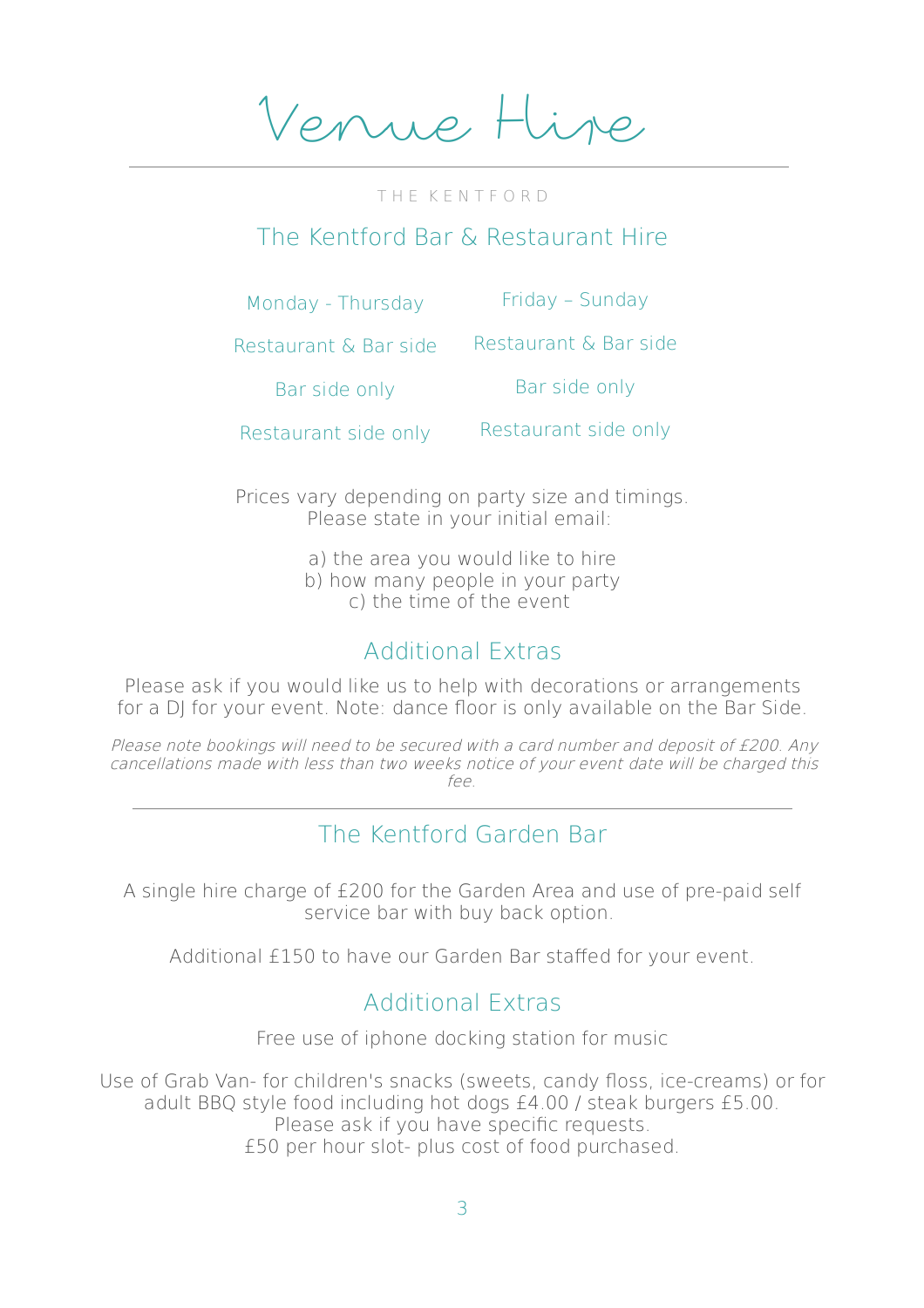### Marquee Hire

Prices vary depending on availability and number of guests. We are happy to provide you with a quote specific to your requirements, please add this into your initial email.

An example quote from previous events for a dressed canvas marquee with lighting, heating and a dance foor for 150- 200 guests is £1,500 (not including tables and chairs for sit down event).

Please ask if you would like us to arrange a DJ for your event. We will discuss prices with you.